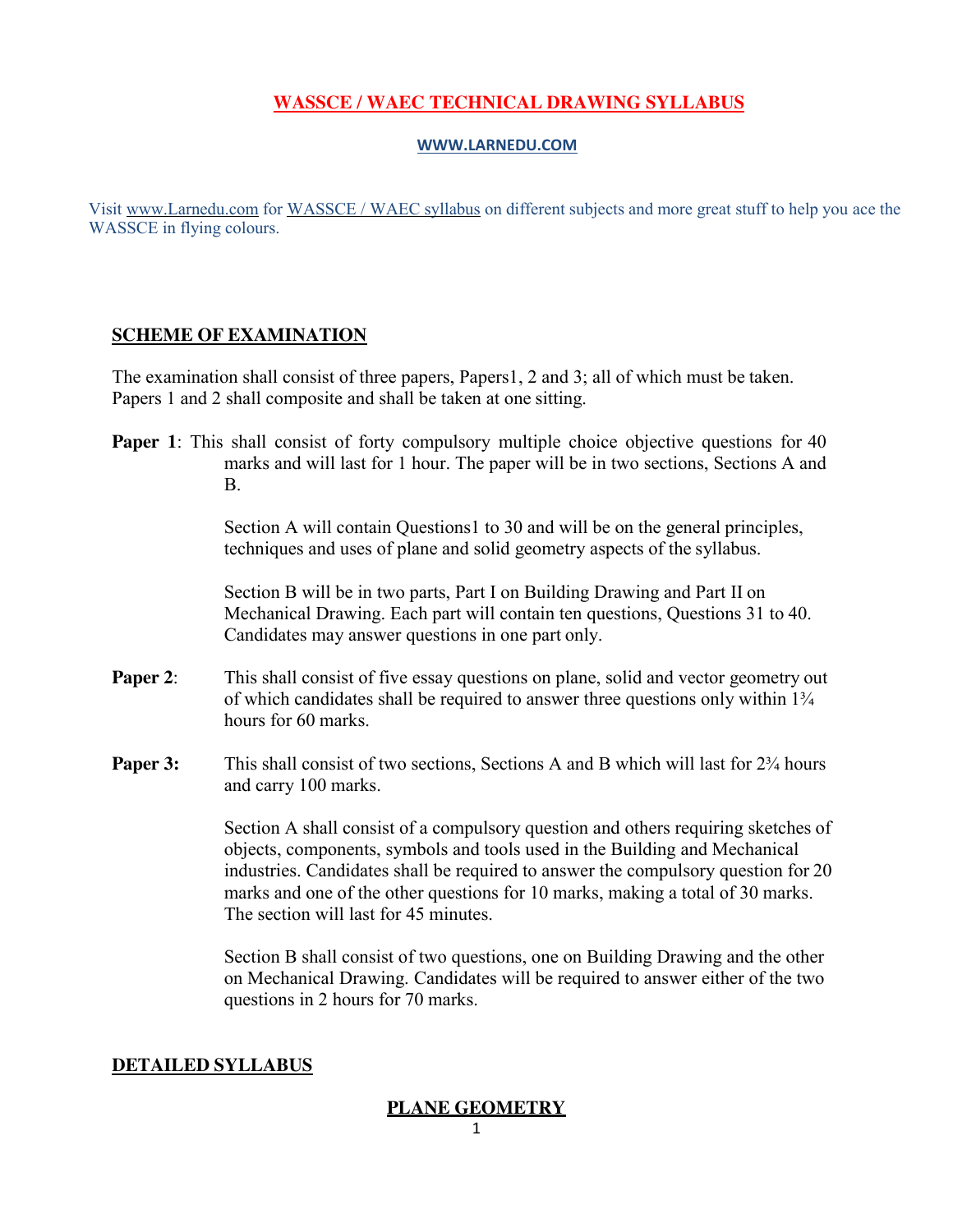| S/NO. | <b>CONTENTS</b>                                                       | <b>NOTES</b>                                                                                                           |
|-------|-----------------------------------------------------------------------|------------------------------------------------------------------------------------------------------------------------|
|       | Drawing materials and equipment,<br>types of drawing and applications | Standard size drawing A2 ISO board and drawing<br>sheet, set squares, drawing instruments,<br>protractor and T-square. |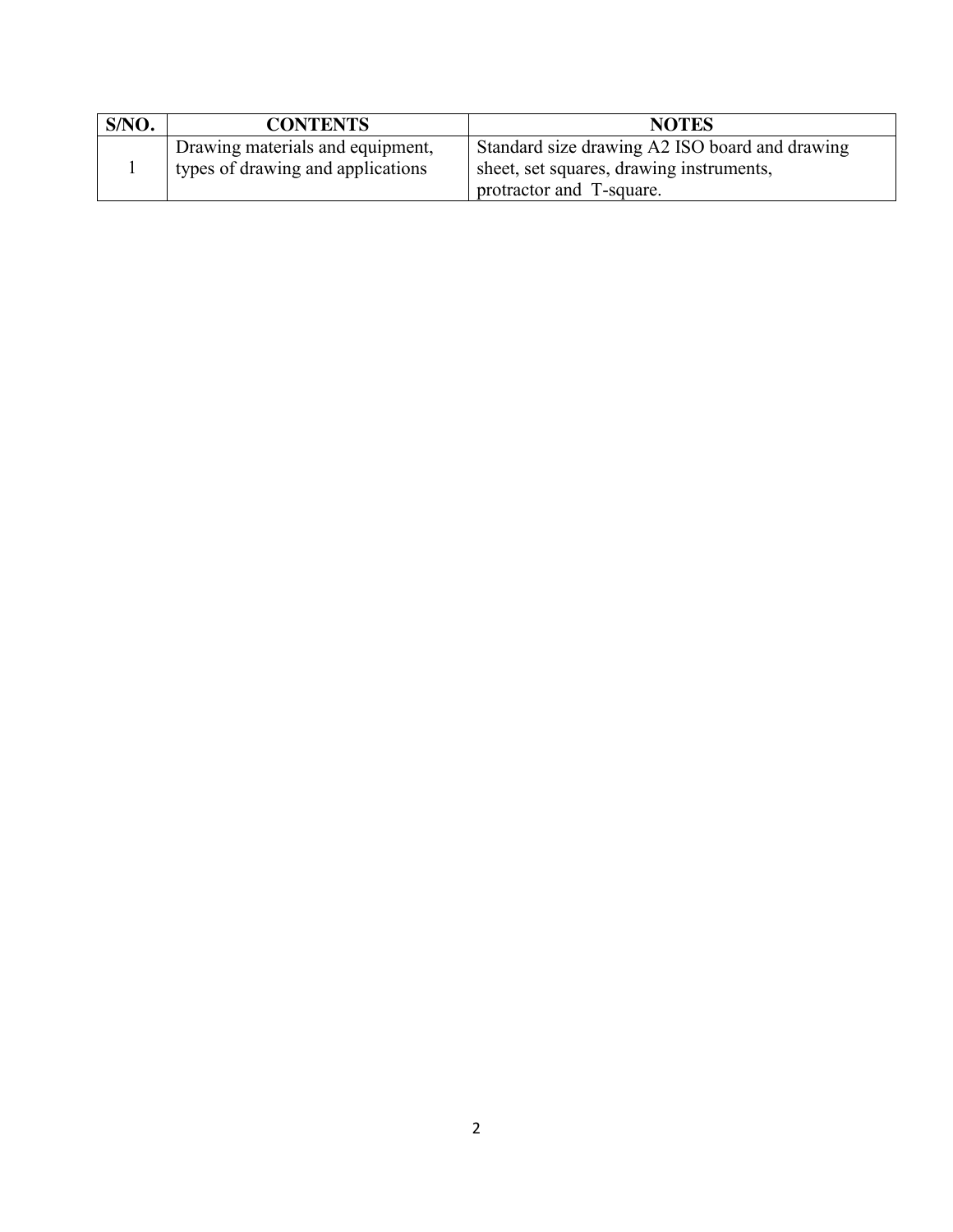| $\mathfrak{D}$ | Lines, lettering and dimensioning                | Types of lines and their uses. Types and styles of<br>lettering, title blocks and border lines. These should<br>conform to BS 1192 and BS 308A.                                                    |  |
|----------------|--------------------------------------------------|----------------------------------------------------------------------------------------------------------------------------------------------------------------------------------------------------|--|
| $\overline{3}$ | Division of lines and its applications           | Dividing into a given number of equal parts or<br>proportion and other simple exercises involving<br>mathematical problems.                                                                        |  |
| $\overline{4}$ | Scales and their uses                            | Plain and diagonal scales, constructions and their<br>applications, including scale of chords.                                                                                                     |  |
| 5              | Angles                                           | Types and their constructions.                                                                                                                                                                     |  |
| 6              | Triangles, quadrilaterals and other<br>polygons  | Regular and irregular polygons: properties and their<br>constructions.                                                                                                                             |  |
| $\overline{7}$ | Circles                                          | Parts, types, properties and their constructions.                                                                                                                                                  |  |
| 8              | Tangents and tangency                            | Construction and application of principles of tangency<br>to spanner, anchors and other tools.                                                                                                     |  |
| 9              | Inscribed, circumscribed and escribed<br>figures | Definitions, identification and their constructions.                                                                                                                                               |  |
| 10             | Similar figures and areas                        | Enlargement and reduction by area and side.                                                                                                                                                        |  |
| 11             | Loci                                             | Definition and construction of straight line, circle,<br>ellipse, parabola, hyperbola, helix, trochoids (inferior<br>and superior) spiral, cycloid, hypocycloid, involutes<br>and link mechanisms. |  |

# **SOLID GEOMETRY**

|    |                                                       | SOLIID OLOMLITAT                                                                                                                                                                              |
|----|-------------------------------------------------------|-----------------------------------------------------------------------------------------------------------------------------------------------------------------------------------------------|
| 12 | Lines in space and planes                             | Location of points and lines in space. True length and<br>angle of inclination of a line. Intersecting lines, plane<br>relationships and traces.<br>Types of planes and edge views of planes. |
| 13 | Pictorial drawing: isometric, oblique,<br>perspective | Isometric scales and circles, oblique scales and curves.<br>One and two points perspective, including free hand<br>sketching.                                                                 |
| 14 | Orthographic projection                               | Multiplane, 1 st and $3rd$ angle projection.                                                                                                                                                  |
| 15 | Auxiliary projections                                 | Prisms, cones, cylinder, cube, pyramid (right and<br>oblique), including second auxiliary projection.                                                                                         |
| 16 | Sectional views and true shapes                       | True shape of sections of prisms, cylinders pyramids<br>and cones, (ellipse, parabola, hyperbola, circle and<br>triangle).                                                                    |
| 17 | Development of surfaces                               | Surfaces of right and oblique pyramids, prisms,<br>cylinders, cones and their truncated parts and frustum<br>.Transition pieces.                                                              |
| 18 | Intersection /Interpenetration                        | Intersections of cylinders, cones, prisms and pyramids.                                                                                                                                       |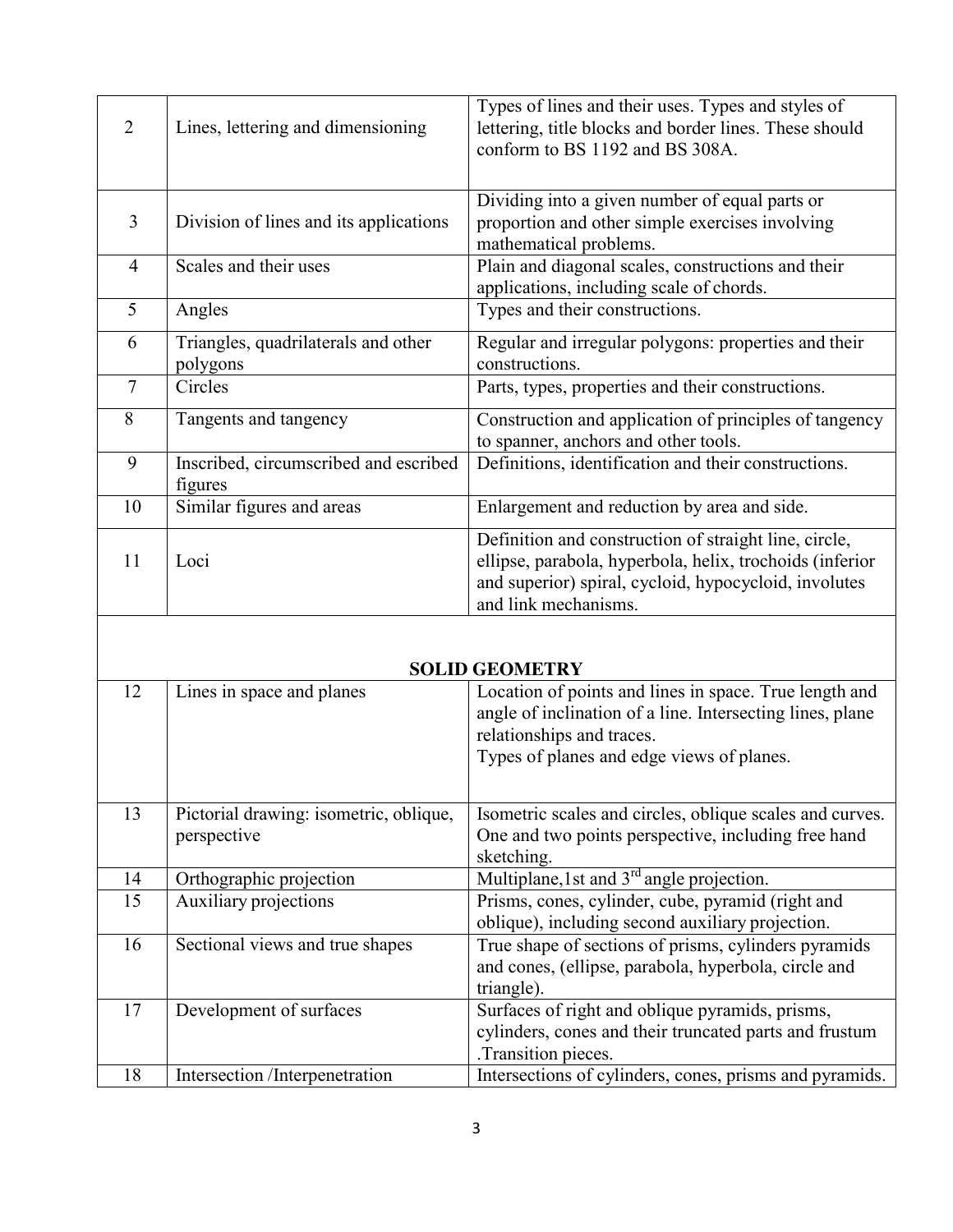| <b>SYMBOLS AND CONVENTIONS</b> |                                                             |                                                                   |  |
|--------------------------------|-------------------------------------------------------------|-------------------------------------------------------------------|--|
| 19                             | Symbols and conventions<br>used in plane and solid geometry | Example, the symbol used to indicate the diameter of a<br>circle. |  |

## **VECTOR GEOMETRY**

| S/N | <b>CONTENTS</b>                     | <b>NOTES</b>                                   |
|-----|-------------------------------------|------------------------------------------------|
|     | Forces:                             | Graphical determination of resultant, using    |
| 20  | co-planer, con-current and parallel | Bow's notation. Equilibrant and reaction using |
|     |                                     | triangle and polygon of forces.                |
| 21  | Simple framed structure             | Determination of reactions and internal forces |
|     |                                     | of members and nature of forces.               |
| 22  | Shearing force and bending moment   | Simple supported beams and cantilevers with    |
|     | diagrams                            | concentrated and uniformly distributed loads.  |
|     |                                     |                                                |
| 23  | Centre of gravity of lamina         | Simple geometrical shapes.                     |
|     |                                     |                                                |

NOTE: Vector Geometry is for candidates in Ghana only and will be examined in Paper 2.

#### **BUILDING DRAWING**

The recommendations of the current BS 1192 (metric) should be followed.

| S/NO.                       | <b>CONTENT</b>                               | <b>NOTES</b>                                         |  |
|-----------------------------|----------------------------------------------|------------------------------------------------------|--|
|                             | Freehand sketching and identification of     | Both pictorial and orthographic sketches of building |  |
|                             | building tools                               | tools.                                               |  |
| $\mathcal{D}_{\mathcal{L}}$ | <b>Foundations and Floors</b>                | Types and parts of foundations and floors.           |  |
| 3                           | Openings – windows, doors and arches         | Types and parts of doors, windows and arches.        |  |
| 4                           | Stairs and staircases                        | Parts and types of staircases.                       |  |
|                             | Roofs                                        | Types and parts of roofs.                            |  |
| 6                           | Constructional details of parts of buildings | Includes wall, column, beam, lintel, etc.            |  |
|                             | Working drawings of buildings                | Orthographic projections and sectional views.        |  |
| 8                           | Building materials, freehand sketching,      | Including electrical and plumbing fittings.          |  |
|                             | symbols and conventions                      |                                                      |  |

# **MECHANICAL DRAWING**

The recommendations of the current BS 308A (metric) should be followed.

|--|